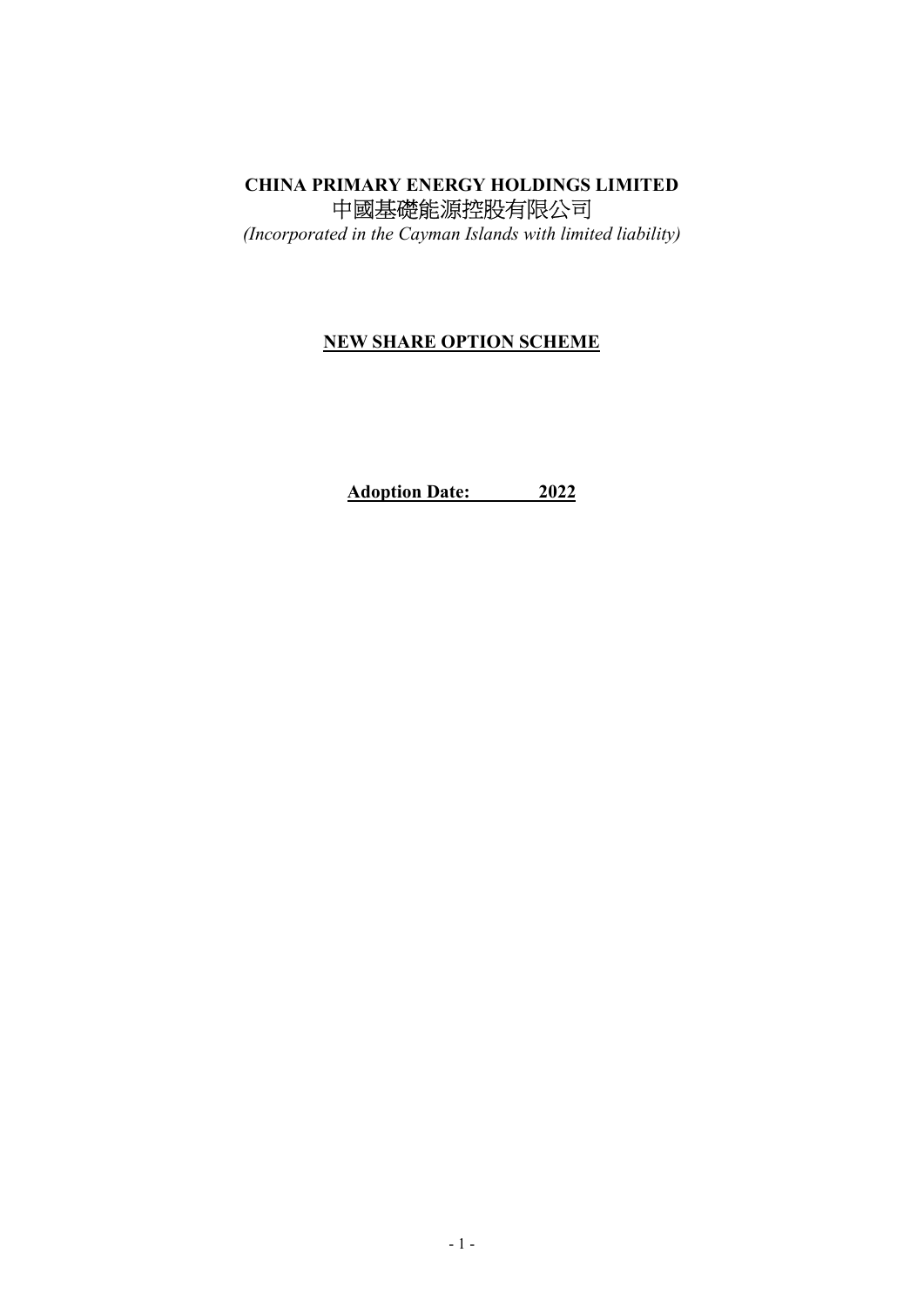## 1. DEFINITIONS

1.1 In this Scheme, the following expressions shall have the following meanings:

#### "Adoption Date"

the date on which this Scheme becomes unconditional upon fulfillment of the conditions set out in sub-paragraph 2.1;

#### "Articles of Association"

the articles of association of the Company, as amended from time to time;

#### "associates"

has the same meaning as defined in the GEM Listing Rules;

### "Auditors"

the auditors for the time being of the Company;

### "Board"

the board of Directors or a duly authorised committee thereof;

#### "Business Day"

 any day on which the Stock Exchange is open for the business of dealing in securities listed thereon;

### "Company"

China Primary Energy Holdings Limited, a company incorporated in the Cayman Islands with limited liability;

#### "Directors"

the directors of the Company for the time being;

### "Eligible Participant(s)"

full time or part time employees of the Group (including any directors, whether executive or non-executive and whether independent or not, of the Company or any subsidiary) and any suppliers, consultants, agents and advisers or any person who, in the reasonable discretion of the Board, has contributed or may contribute to the Group eligible for Options under the New Share Option Scheme;

## "Exercise Date"

has the meaning ascribed to it in sub-paragraph 6.4;

#### "GEM"

the GEM operated by the Stock Exchange;

## "GEM Listing Rules"

the Rules Governing the Listing of Securities on the GEM;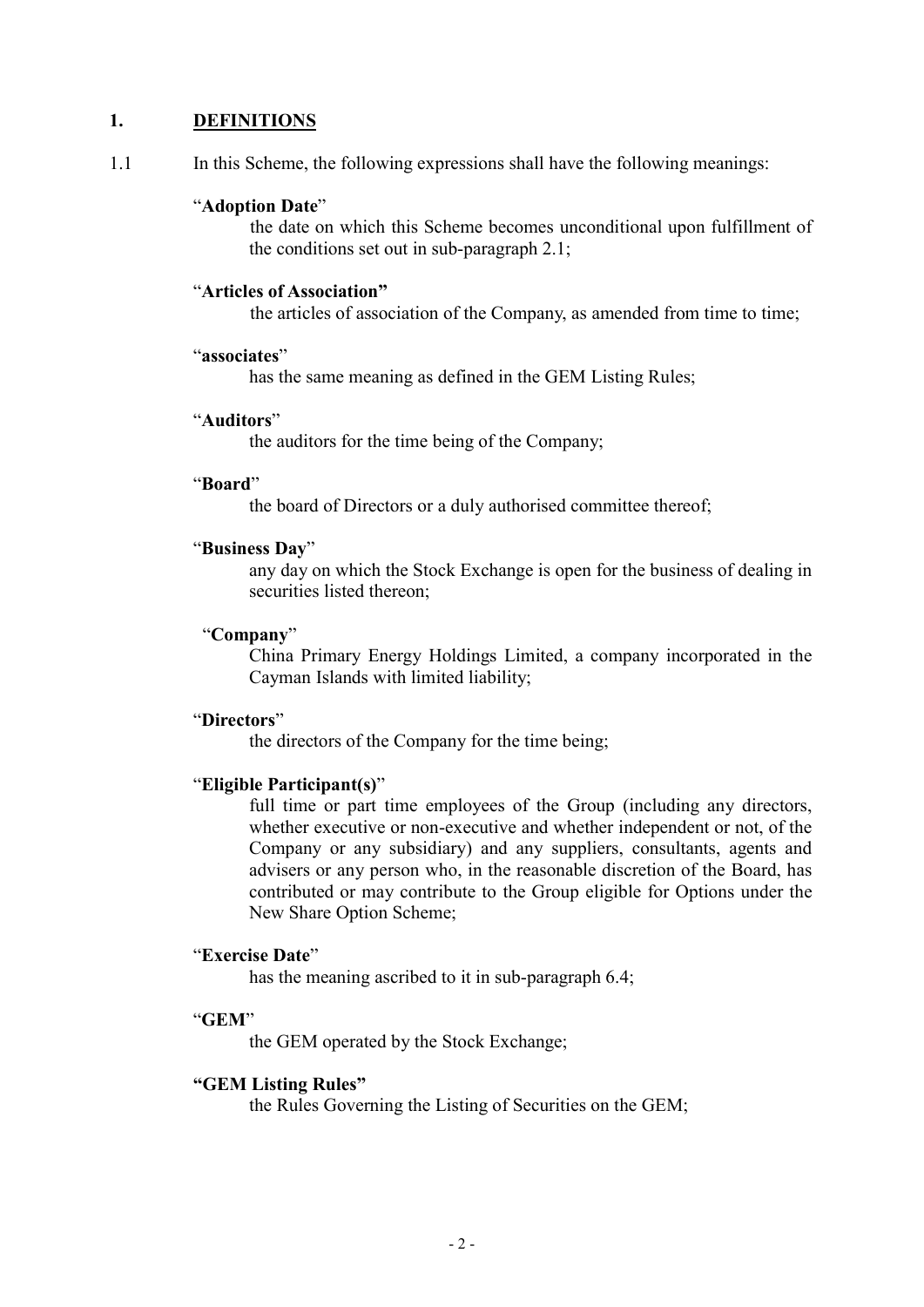### "Grantee"

any Eligible Participant who accepts the Offer in accordance with the terms of this Scheme or (where the context so permits and as referred to in subparagraph 6.3(a)) his Personal Representative(s);

### "Group"

the Company and its Subsidiaries;

#### "HK\$"

Hong Kong dollars, the lawful currency of Hong Kong for the time being;

#### "Hong Kong"

the Hong Kong Special Administrative Region of the People's Republic of China;

#### "Offer"

an offer for the grant of an Option made in accordance with this Scheme;

### "Offer Date"

the date on which an Offer is made to an Eligible Participant;

#### "Option"

an option to subscribe for Shares granted pursuant to this Scheme;

#### "Option Period"

in respect of any particular Option, a period (which may not expire later than ten years from the date of grant of the particular Option) to be determined and notified by the Directors to the Grantee thereof and in any event shall not exceed 10 years from the date of grant;

#### "Personal Representative(s)"

the person or persons who, in accordance with the laws of succession applicable in respect of the death of a Grantee, is or are entitled to exercise the Option granted to such Grantee (to the extent not already exercised);

#### "Scheme"

this Share Option Scheme in its present form or as may be amended in accordance with paragraph 13;

#### "Scheme Mandate Limit"

has the meaning ascribed to it in sub-paragraph 8.1(a);

#### "Share Registrar"

branch share registrar of the Company in Hong Kong for the time being;

#### "Share(s)"

share(s) of HK\$0.0625 each of the Company, or, if there has been a subdivision, consolidation, re-classification or re-construction of the share capital of the Company, shares forming part of the ordinary equity share capital of the Company of such other nominal amount as shall result from any such sub-division, consolidation, re-classification or re-construction;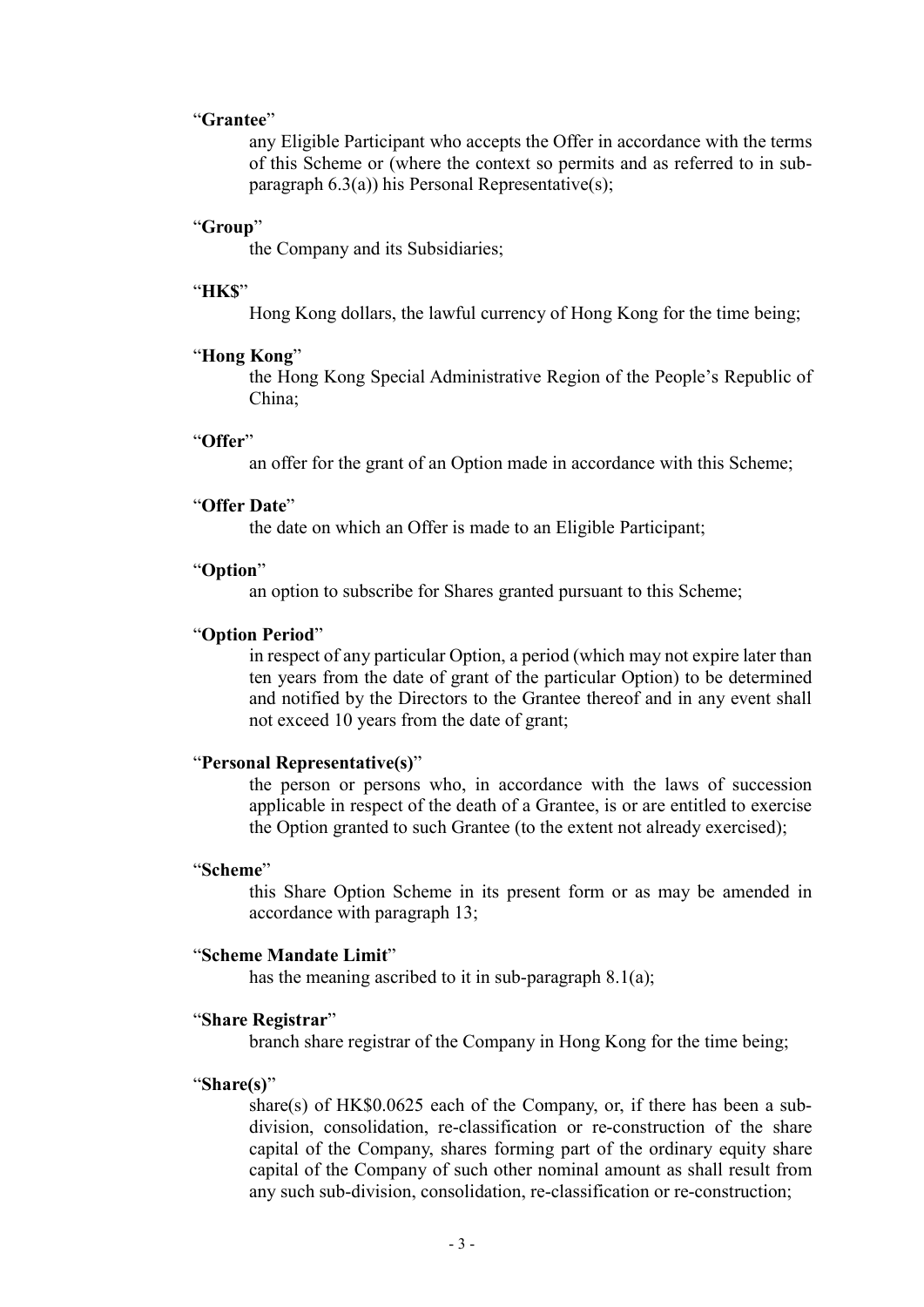### "Shareholder(s)"

holder(s) of the issued Share(s) from time to time

### "Stock Exchange"

The Stock Exchange of Hong Kong Limited or such other stock exchange which is the principal stock exchange (as determined by the Directors) on which Shares are for the time being listed or traded;

### "Subscription Price"

the price per Share at which a Grantee may subscribe for Shares on the exercise of an Option pursuant to paragraph 6;

### "Subsidiary"

has the meaning ascribed to this term under the GEM Listing Rules;

## "Takeovers Code"

the Hong Kong Codes on Takeovers and Mergers; and

### "Termination Date"

close of business of the Company on the date which falls ten years after the Adoption Date.

## 1.2 In this Scheme, save where the context otherwise requires:

- (a) paragraph headings are for ease of reference only and shall be ignored in construing this Scheme;
- (b) references to paragraph or paragraphs are references to paragraph or paragraphs hereof;
- (c) words importing the singular include the plural and vice versa;
- (d) words importing one gender include both genders and the neuter and vice versa;
- (e) references to persons include bodies corporate and unincorporated;
- (f) references to any statutory provisions or rules prescribed by any statutory bodies shall include the same as from time to time amended, consolidated and re-enacted; and
- (g) references to any statutory body shall include the successor thereof and any body established to replace or assume the functions of the same.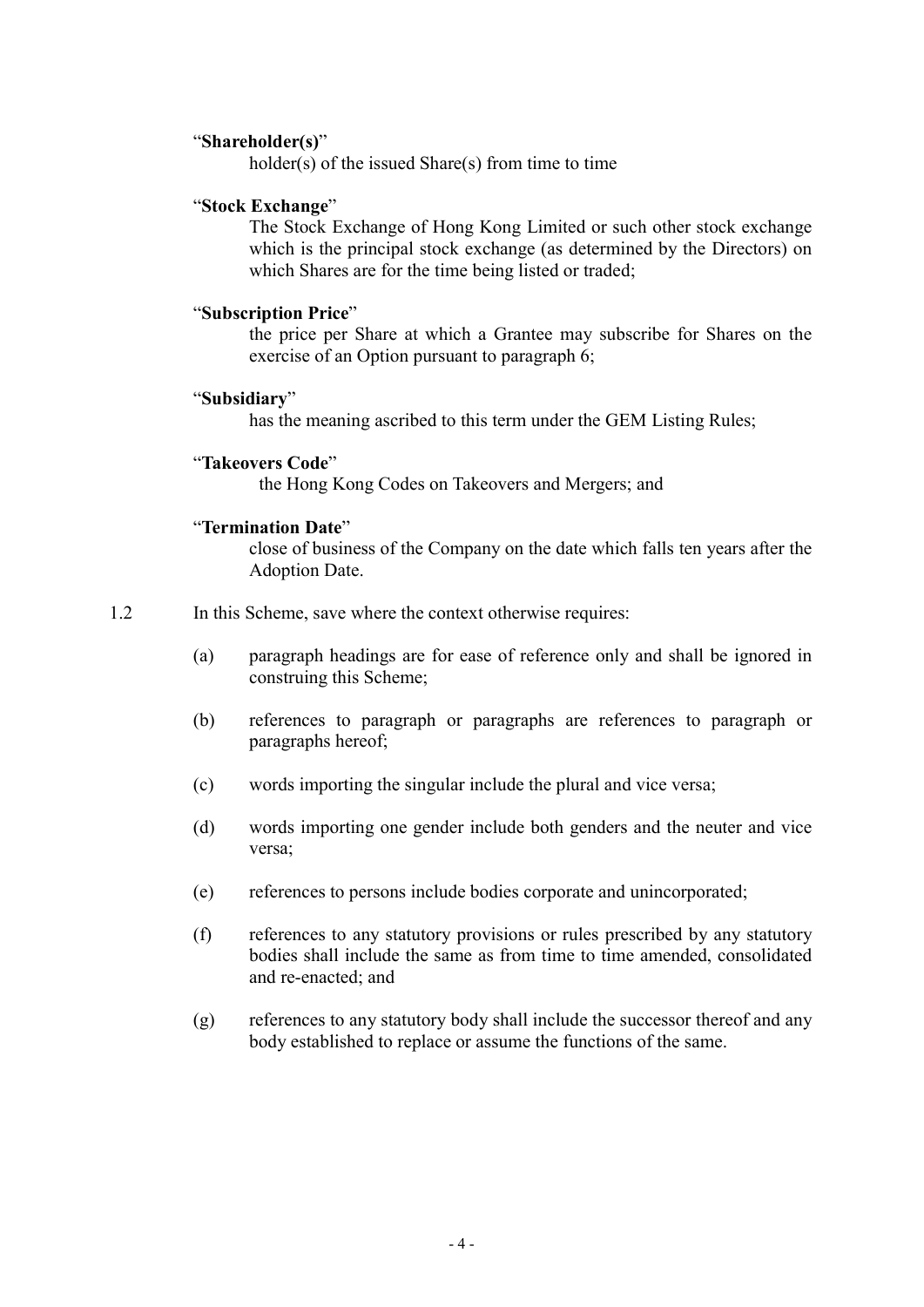## 2. CONDITIONS

- 2.1 This Scheme is conditional upon:
	- (a) the Listing Committee of the Stock Exchange granting the listing of and permission to deal in any Shares which may fall to be issued by the Company pursuant to the exercise of Options in accordance with the terms and conditions of this Scheme; and
	- (b) the passing of ordinary resolutions to adopt this Scheme by the Shareholders.
- 2.2 If the conditions referred to in sub-paragraph 2.1 are not satisfied on or before the date falling 60 days after the date of the circular of the Company to be despatched to the Shareholders in connection with the adoption of this Scheme, this Scheme shall forthwith determine and no person shall be entitled to any rights or benefits or be under any obligations under or in respect of this Scheme.
- 2.3 Reference in sub-paragraph 2.1 to the Listing Committee of Stock Exchange formally granting the approvals, listing and permission referred to therein shall include any such approvals, listing and permission which are granted subject to conditions.
- 2.4 A certificate of a Director that the conditions set out in sub-paragraph 2.1 have been satisfied and the date on which such conditions were satisfied or that such conditions have not been satisfied as of any particular date and the exact date of the Adoption Date shall be conclusive evidence of the matters certified.
- 2.5 The Company must publish an announcement on the outcome of the Shareholders meeting as referred to in sub-paragraph 2.1(b) for the adoption of this Scheme as soon as possible.

## 3. PURPOSE, DURATION AND ADMINISTRATION

- 3.1 The purpose of the New Share Option Scheme is to enable the Company to grant Options to selected Eligible Participants as incentives or rewards for their contribution or potential contribution to the Group., which shall be subject to the administration of a committee of the Directors which comprises the independent non-executive Directors from time to time whose decision on all matters arising in relation to this Scheme or its interpretation or effect shall (save as otherwise provided herein and in the absence of manifest error) be final and binding on all persons who may be affected thereby.
- 3.2 Subject to paragraphs 2 and 14, this Scheme shall be valid and effective until the Termination Date, after which period no further Options will be granted but the provisions of this Scheme shall remain in force to the extent necessary to give effect to the exercise of any Options granted or exercised prior thereto or otherwise as may be required in accordance with the provisions of this Scheme.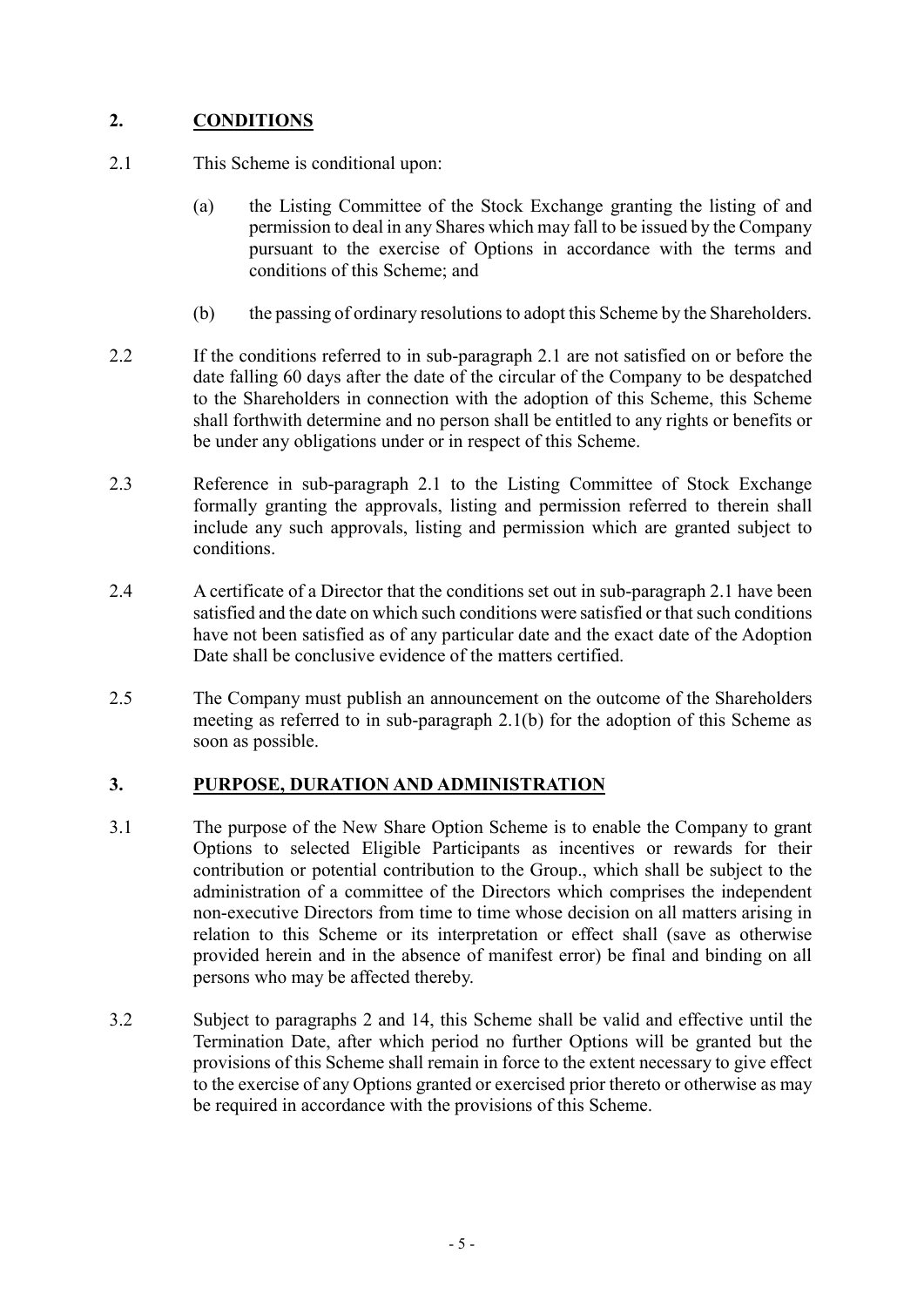- 3.3 An Eligible Participant shall ensure that any exercise of his Option under paragraph 6 is valid and complies with all laws, legislations and regulations to which he is subject. The Directors may, as a condition precedent of issuing Shares upon an exercise of an Option, require the relevant Grantee to produce such evidence as it may reasonably require for such purpose.
- 3.4 The Board may at its discretion specify any condition in the offer letter at the grant of the relevant Option which must be satisfied before an Option may be exercised. Save as determined by the Board and provided in the Offer of the grant of the relevant Option, there is no specified minimum period under this Scheme for which an Option must be held or the performance target which must be achieved before an Option can be exercised under the terms of this Scheme.

## 4. GRANT OF OPTIONS

- 4.1 The Board shall, subject to and in accordance with the provisions of this Scheme and the GEM Listing Rules, be entitled (but shall not be bound) at any time and from time to time on any Business Day within a period of ten years commencing on the Adoption Date to make an Offer to such Eligible Participant as it may in its absolute discretion select, and subject to such conditions as the Board may think fit, to subscribe for such number of Shares (being a board lot for dealing in Shares on the Stock Exchange or an integral multiple thereof) as the Board may, subject to paragraph 10, determine at the Subscription Price provided that no Option shall be granted by the Board:
- (a) after inside information has come to the knowledge of the Company until (and including) the trading day after it has been announced pursuant to the requirements of the GEM Listing Rules; and
- (b) during the period commencing from one (1) month immediately preceding the earlier of:
	- (i) the date of the meeting of the Board (as such date is first notified to the Stock Exchange in accordance with the GEM Listing Rules) for approving the Company's results for any year, half-year or quarter-year period or any other interim period (whether or not required under the GEM Listing Rules); and
	- (ii) the deadline for the Company to publish its results for any year, half-year or quarter-year period under the GEM Listing Rules, or any other interim period (whether or not required under the GEM Listing Rules)

and ending on the date of the results announcements.

For the avoidance of doubt, in compliance with the GEM Listing Rules, a Director must not deal in any securities of the Company (and no Options may be granted to a Director) on any day on which its financial results are published and:

(a) during the period of 60 days immediately preceding the publication date of the annual results or, if shorter, the period from the end of the relevant financial year up to the publication date of the results; and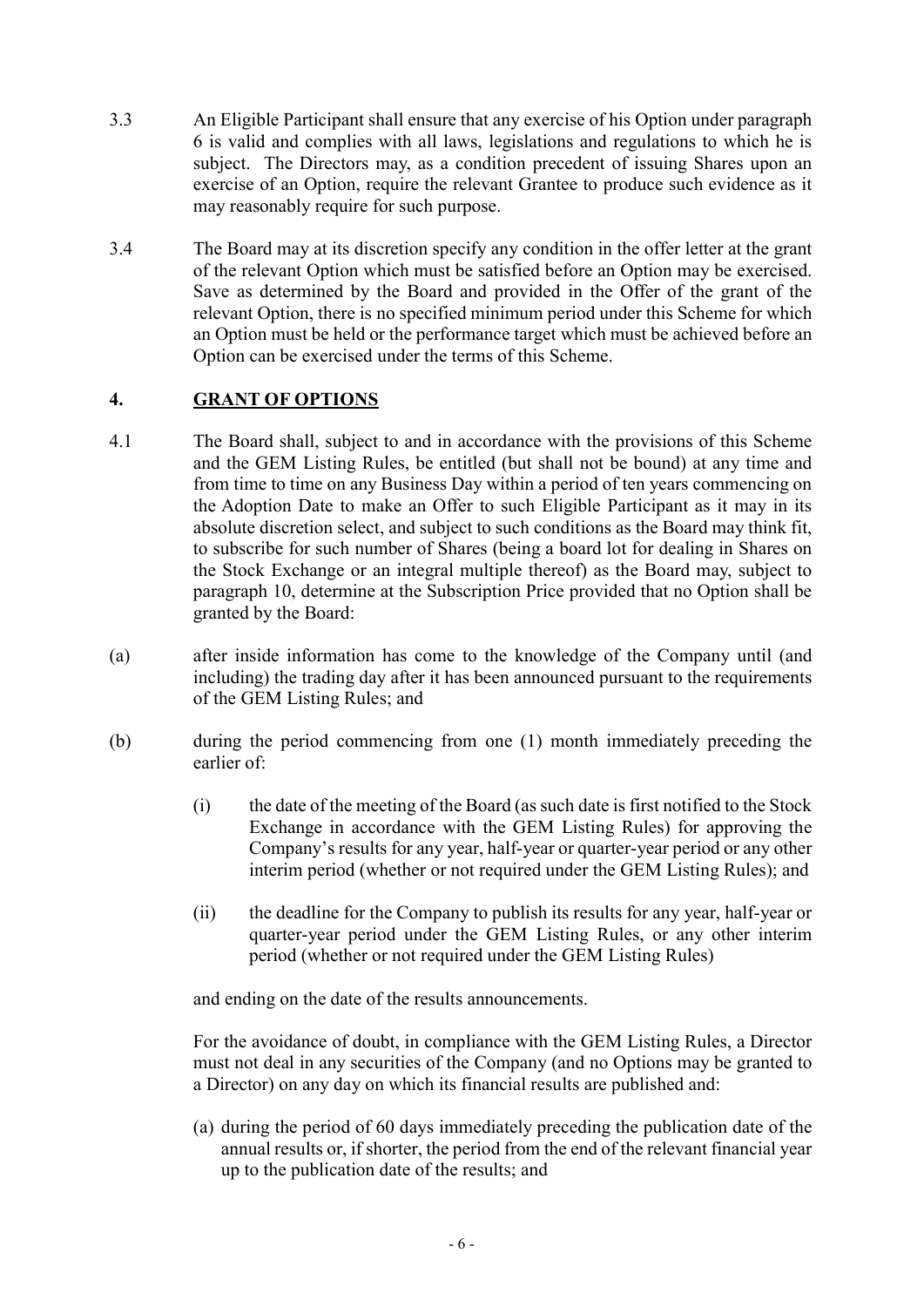(b) during the period of 30 days immediately preceding the publication date of the quarterly results and half-year results or, if shorter, the period from the end of the relevant quarterly or half-year period up to the publication date of the results,

unless the circumstances are exceptional, for example, where a pressing financial commitment has to be met as described in Rule 5.67 of the GEM Listing Rules.

- 4.2 An Offer shall be made to an Eligible Participant in writing (and unless so made shall be invalid) in such form as the Board may from time to time determine either generally or on a case-by-case basis specifying the number of Shares and the Option Period in respect of which the Offer is made and further requiring the Eligible Participant to undertake to hold the Option on the terms on which it is to be granted and to be bound by the provisions of this Scheme and shall remain open for acceptance by the Eligible Participant concerned (and by no other person, including his Personal Representative(s)) for a period of twenty-eight (28) days inclusive of, and from the Offer Date, provided that no such Offer shall be open for acceptance after the 10th anniversary of the Adoption Date or after this Scheme has been terminated in accordance with the provisions hereof or after the Eligible Participant to whom such Offer is made ceased to be an Eligible Participant.
- 4.3 An Offer shall be deemed to have been accepted by an Eligible Participant concerned in respect of all Shares which are offered to such Eligible Participant when the duplicate letter comprising acceptance of the Offer duly signed by the Eligible Participant with the number of Shares in respect of which the Offer is accepted stated therein, together with a remittance in favour of the Company of HK\$1.00 by way of consideration for the grant thereof is received by the Company.
- 4.4 Any Offer may be accepted by an Eligible Participant in respect of less than the number of Shares which are offered provided that it is accepted in respect of a board lot for dealing in Shares on the Stock Exchange or an integral multiple thereof and such number is clearly stated in the duplicate letter comprising acceptance of the Offer duly signed by such Eligible Participant and received by the Company together with a remittance in favour of the Company of HK\$1.00 by way of consideration for the grant thereof within 28 days from the Offer Date (or such shorter period referred to in sub-paragraph 4.2). To the extent that the Offer is not accepted within the stated period, it will be deemed to have been irrevocably declined.
- 4.5 Upon an Offer being accepted by an Eligible Participant in whole or in part in accordance with sub-paragraphs 4.3 or 4.4, an Option in respect of the number of Shares in respect of which the Offer was so accepted will be deemed to have been granted by the Company to such Eligible Participant on the date of such acceptance provided that if such date of acceptance shall fall on a non-Business Day, the Business Day immediately following such date of acceptance shall be taken to be the date of acceptance for the grant of such Option. The Company shall thereafter issue under the seal of the Company an option certificate specifying details of the grant to the Grantee as confirmation of the grant. To the extent that the Offer is not accepted within twenty-eight (28) days from the Offer Date (or such shorter period referred to in sub-paragraph 4.2) in the manner indicated in sub-paragraphs 4.3 or 4.4 it will be deemed to have been irrevocably declined.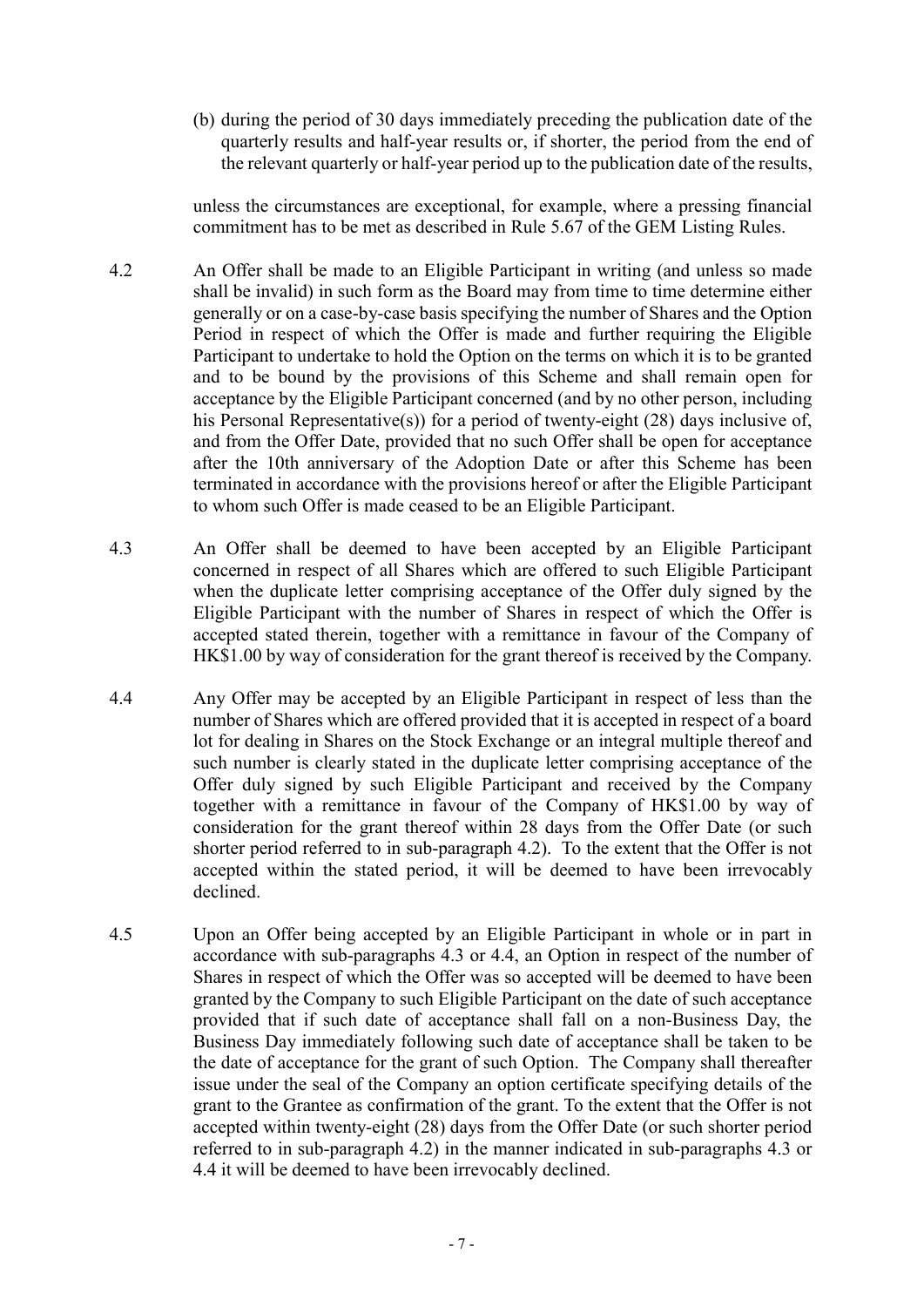## 5. SUBSCRIPTION PRICE

- 5.1 The Subscription Price shall, subject to any adjustments made pursuant to paragraph 10, be determined at the discretion of the Board at its absolute discretion, provided that it shall be not less than the highest of:
	- (a) the closing price of the Shares on the Stock Exchange as shown in the daily quotations sheet of the Stock Exchange on the Offer Date, which must be a Business Day;
	- (b) the average of the closing prices of the Shares as shown in the daily quotations sheets of the Stock Exchange for the five Business Days immediately preceding the Offer Date;
	- (c) the nominal value of the Share on the Offer Date.

## 6. EXERCISE OF OPTIONS

- 6.1 An Option shall be personal to the Grantee and shall not be assignable and no Grantee shall in any way sell, transfer, charge, mortgage, encumber or create any interest whatsoever in favour of any third party over or in relation to any Option or enter into any agreement so to do. Any breach of the foregoing by a Grantee shall entitle the Company to cancel any Option or part thereof granted to such Grantee to the extent not already exercised.
- 6.2 Subject to sub-paragraph 15.8, an Option shall be exercisable in whole or in part in the circumstances and in the manner as set out in this sub-paragraph 6.2 or subparagraph 6.3 (as the case may be) by the Grantee (or, as the case may be, his Personal Representative(s)) giving notice in writing to the Company stating that the Option is thereby exercised and the number of Shares in respect of which it is so exercised (which, except where the number of Shares in respect of which the Option remains unexercised is less than one board lot or where the Option is exercised in full, must be for a board lot for dealings in Shares on the GEM or an integral multiple thereof). Each such notice must be accompanied by a remittance for the full amount of the Subscription Price for Shares in respect of which the notice is given. Within 28 days (7 days in the case of exercise pursuant to sub-paragraph 6.3(d)) after receipt of the notice and, where appropriate, receipt of the Auditors' or independent financial adviser's certificate pursuant to paragraph 10, the Company shall accordingly allot the relevant number of Shares to the Grantee (or, in the event of an exercise of Option by a Personal Representative pursuant to sub-paragraph 6.3(a), to the estate of the Grantee) credited as fully paid and instruct the Share Registrar to issue to the Grantee (or his estate in the event of an exercise by his Personal Representative(s) as aforesaid) a share certificate for every board lot of Shares so allotted and a share certificate for the balance (if any) of the Shares so allotted which do not constitute a board lot.
- 6.3 Subject as hereinafter provided, an Option may (and may only) be exercised by the Grantee at any time or times during the Option Period provided that:
	- (a) in the event of the Grantee ceasing to be an Eligible Participant by reason of his death before exercising the Option in full and where the Grantee is any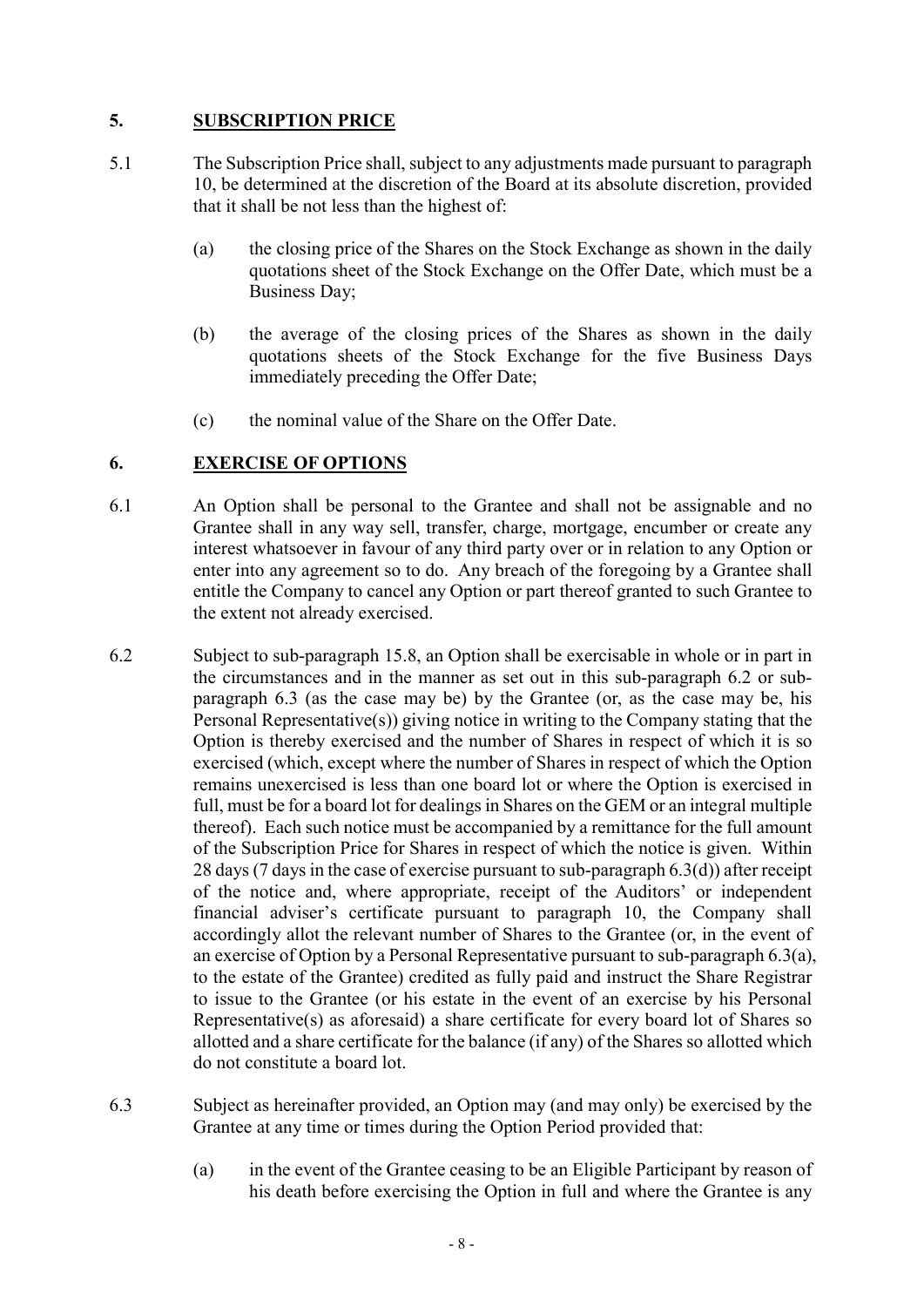employee of the Group none of the events which would be a ground for termination of his employment under sub-paragraph 7.1(c) arises, his Personal Representative(s) may exercise the Option (to the extent not already exercised) in whole or in part in accordance with the provisions of sub-paragraph 6.2 within a period of 12 months following the date of death, or such longer period as the Directors may determine or, if any of the events referred to in sub-paragraph  $6.3(d)$ ,  $6.3(e)$  or  $6.3(f)$  occur during such period, exercise the Option pursuant to sub-paragraphs  $6.3(d)$ ,  $6.3(e)$  or  $6.3(f)$ respectively;

- (b) in the event of the Grantee who is an employee of the Group ceasing to be an Eligible Participant for any reason other than his death, ill-health or retirement in accordance with his contract of employment or by reason of the termination of his employment on one or more of the grounds specified in sub-paragraph 7.1(c) before exercising the Option in full, the Option (to the extent not already exercised) shall lapse on the date of cessation or termination and not be exercisable;
- (c) in the event of the Grantee who is an employee of the Group ceasing to be an Eligible Participant by resignation, retirement, expiry of employment contract or termination of employment for any reason other than any of the events specified in sub-paragraphs 6.3(a) or 6.3(b) before exercising the Option in full, the Grantee or as appropriate, his Personal Representative(s), may exercise the Option (to the extent not already exercised) in whole or in part in accordance with the provisions of sub-paragraph 6.2 up to his/her entitlement at the date of such cessation or termination or, if any of the events referred to in sub-paragraph  $6.3(d)$  or  $6.3(e)$  occurs during such period, exercise the Option pursuant to sub-paragraphs 6.3(d) or 6.3(e) respectively. The date of cessation or termination as aforesaid shall be the last day on which the Grantee is actually at work with the Company or the relevant Subsidiary whether salary is paid in lieu of notice or not;
- (d) if a general or partial offer, whether by way of take-over offer, share repurchase offer, or scheme of arrangement or otherwise in like manner is made to all the holders of Shares, or all such holders other than the offeror and/or any person controlled by the offeror and/or any person acting in association or concert (as defined in the Takeover's Code) with the offeror, the Company shall use all its reasonable endeavours to procure that such offer is extended to all the Grantees on the same terms, mutatis mutandis, and assuming that they will become, by the exercise in full of the Options granted to them, shareholders of the Company. If such offer becomes or is declared unconditional or such scheme of arrangement is formally proposed to shareholders in the Company, the Grantee shall, notwithstanding any other terms on which his Options were granted, be entitled to exercise the Option (to the extent not already exercised) to its full extent or to the extent specified in the Grantee's notice to the Company in accordance with the provisions of sub-paragraph 6.2 at any time thereafter and up to the close of such offer (or any revised offer) or the record date for entitlements under the scheme of arrangement, as the case may be;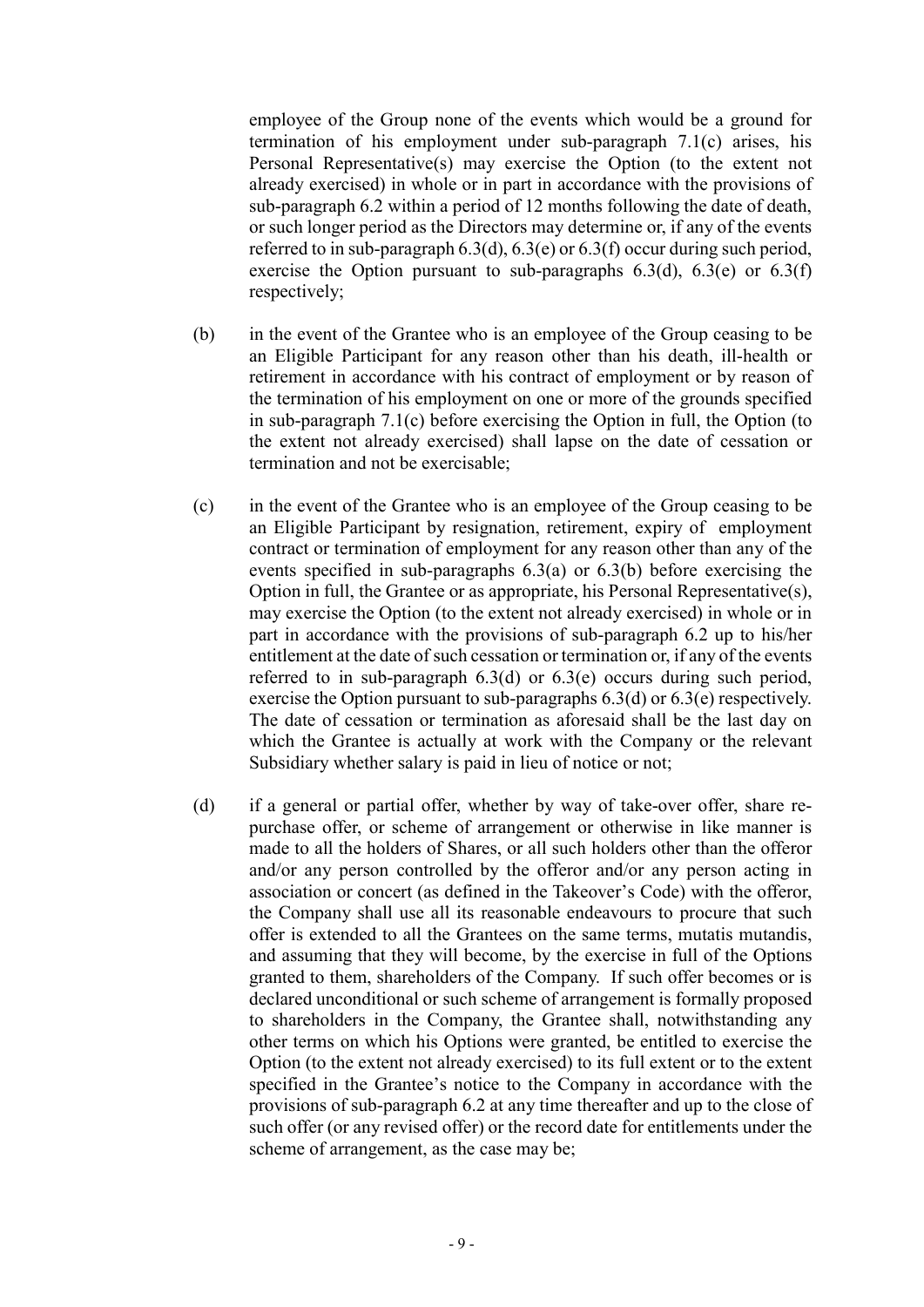- (e) in the event a notice is given by the Company to its members to convene a general meeting for the purposes of considering, and if thought fit, approving a resolution to voluntarily wind-up the Company, the Company shall on the same date as it despatches such notice to each member of the Company give notice thereof to all Grantees (containing an extract of the provisions of this sub-paragraph) and thereupon, each Grantee or his Personal Representative(s) shall be entitled to exercise all or any of his Options (to the extent not already exercised) at any time not later than two Business Days prior to the proposed general meeting of the Company by giving notice in writing to the Company, accompanied by a remittance for the full amount of the aggregate Subscription Price for the Shares in respect of which the notice is given whereupon the Company shall as soon as possible and, in any event, no later than the Business Day immediately prior to the date of the proposed general meeting referred to above, allot and issue the relevant Shares to the Grantee credited as fully paid; and
- (f) in the event of a compromise or arrangement between the Company and its members or creditors being proposed for the purpose of or in connection with a scheme for the reconstruction or amalgamation of the Company, the Company shall give notice thereof to all Grantees on the same date as it gives notice of the meeting to its members or creditors to consider such a scheme or arrangement and any Grantee or his Personal Representative(s) may by notice in writing to the Company accompanied by a remittance of the full amount of the Subscription Price in respect of which the notice is given (such notice to be received by the Company not later than two Business Days prior to the proposed meeting) exercise the Option (to the extent not already exercised) either to its full extent or to the extent specified in such notice and the Company shall as soon as possible and in any event no later than the Business Day immediately prior to the date of the proposed meeting, allot and issue such number of Shares to the Grantee which falls to be issued on such exercise of the Option credited as fully paid and register the Grantee as holder thereof.
- 6.4 Shares to be allotted and issued upon the exercise of an Option will be subject to all the provisions of the Articles of Association for the time being in force and will rank pari passu in all respects with the existing fully paid Shares in issue on the date on which the Option is duly exercised or, if that date falls on a day when the register of members of the Company is closed, the first day of the re-opening of the register of members (the "Exercise Date") and accordingly will entitle the holders thereof to participate in all dividends or other distributions paid or made on or after the Exercise Date other than any dividend or other distribution previously declared or recommended or resolved to be paid or made if the record date therefor shall be before the Exercise Date. A Share allotted upon the exercise of an Option shall not carry voting rights until the name of the Grantee has been duly entered onto the register of members of the Company as the holder thereof.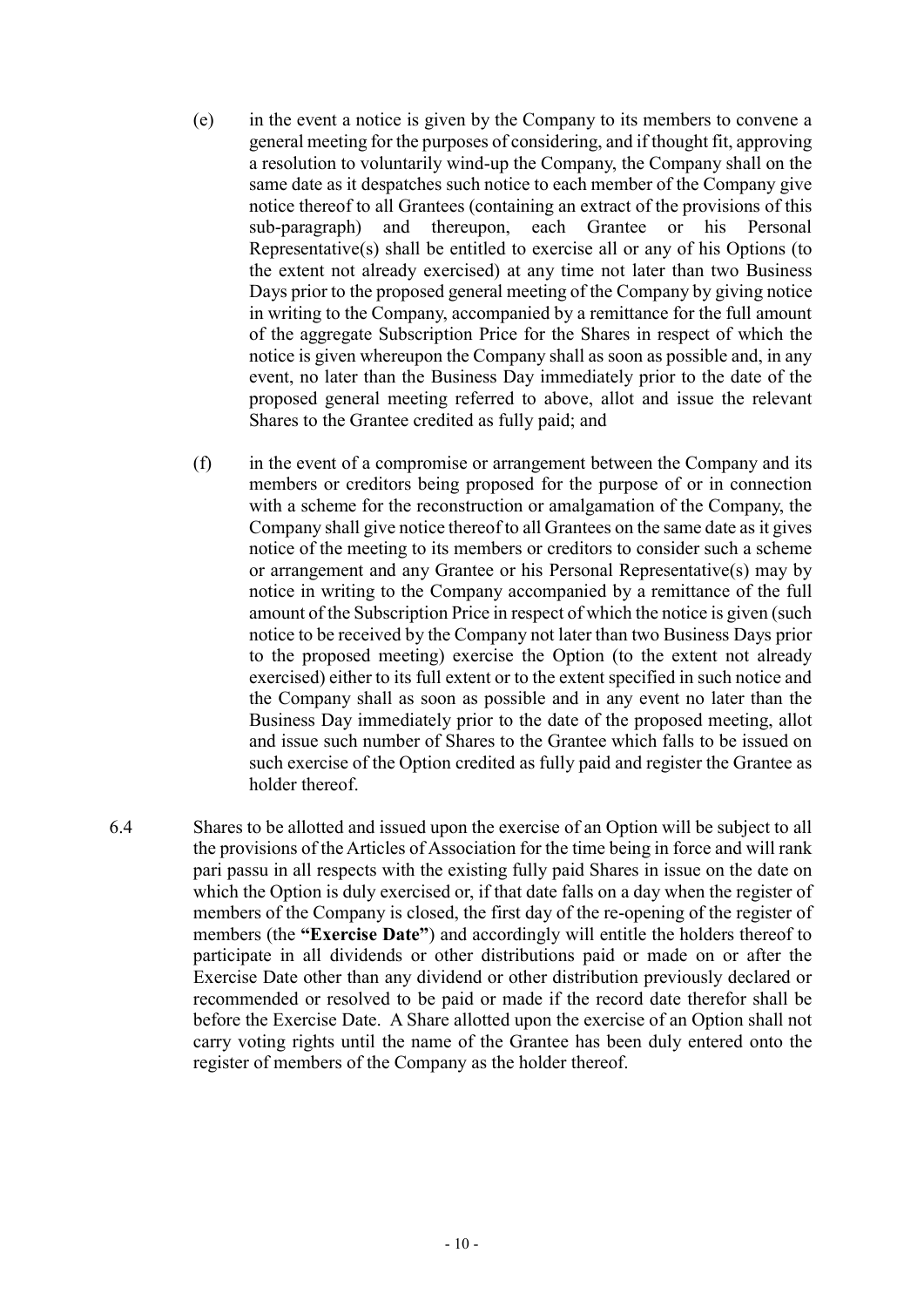## 7. EARLY TERMINATION OF OPTION PERIOD

- 7.1 The Option Period in respect of any Option shall automatically terminate and that Option (to the extent not already exercised) shall automatically lapse on the earliest of:
	- (a) subject to sub-paragraph  $6.3(a)$ , the expiry of the Option Period;
	- (b) the expiry of any of the periods referred to in sub-paragraph 6.1, 6.2 and/or 6.3; and
	- (c) the date on which the Directors shall exercise the Company's right to cancel the Option by reason of a breach of sub-paragraph 6.1 by the Grantee in respect of that or any other Option.
- 7.2 A resolution of the Directors to the effect that the employment of a Grantee has or has not been terminated on one or more of the grounds specified in sub-paragraph 7.1(c) shall be conclusive and binding on the Grantee.

## 8. MAXIMUM NUMBER OF SHARES AVAILABLE FOR SUBSCRIPTION

- 8.1 (a) The maximum number of Shares which may be issued upon exercise of all Options may be granted at any time under this Scheme together with options which may be granted under any other share option schemes for the time being of the Company shall not exceed such number of Shares as equals 10 per cent. of the issued share capital of the Company as at the date of approval of the Scheme (the "Scheme Mandate Limit"). Options lapsed in accordance with the terms of this Scheme will not be counted for the purpose of calculating the Scheme Mandate Limit.
	- (b) The Company may seek approval by the Shareholders in general meeting to refresh the Scheme Mandate Limit under this Scheme. However, the total number of Shares which may be issued upon exercise of all Options to be granted under this Scheme and any other schemes of the Company under the limit as "refreshed" must not exceed 10 per cent. of the Shares in issue as at the date of such approval of the Shareholders. Options previously granted under this Scheme (including those outstanding, cancelled, lapsed in accordance with this Scheme or exercised Options) will not be counted for the purpose of calculating the Scheme Mandate Limit as "refreshed". The Company must send a circular to the Shareholders containing such information as may be required by the Stock Exchange from time to time.
	- (c) The Company may seek separate approval by the Shareholders in general meeting for granting Options beyond the Scheme Mandate Limit provided the Options in excess of the Scheme Option Limit are granted only to Eligible Participants specifically identified by the Company before such approval is sought. The Company must send a circular to the Shareholders containing a generic description of the specified Eligible Participants who may be granted such Options, the number and terms of the Options to be granted, the purpose of granting Options to the specified Eligible Participants with an explanation as to how the terms of the Options serve such purpose, and such information as may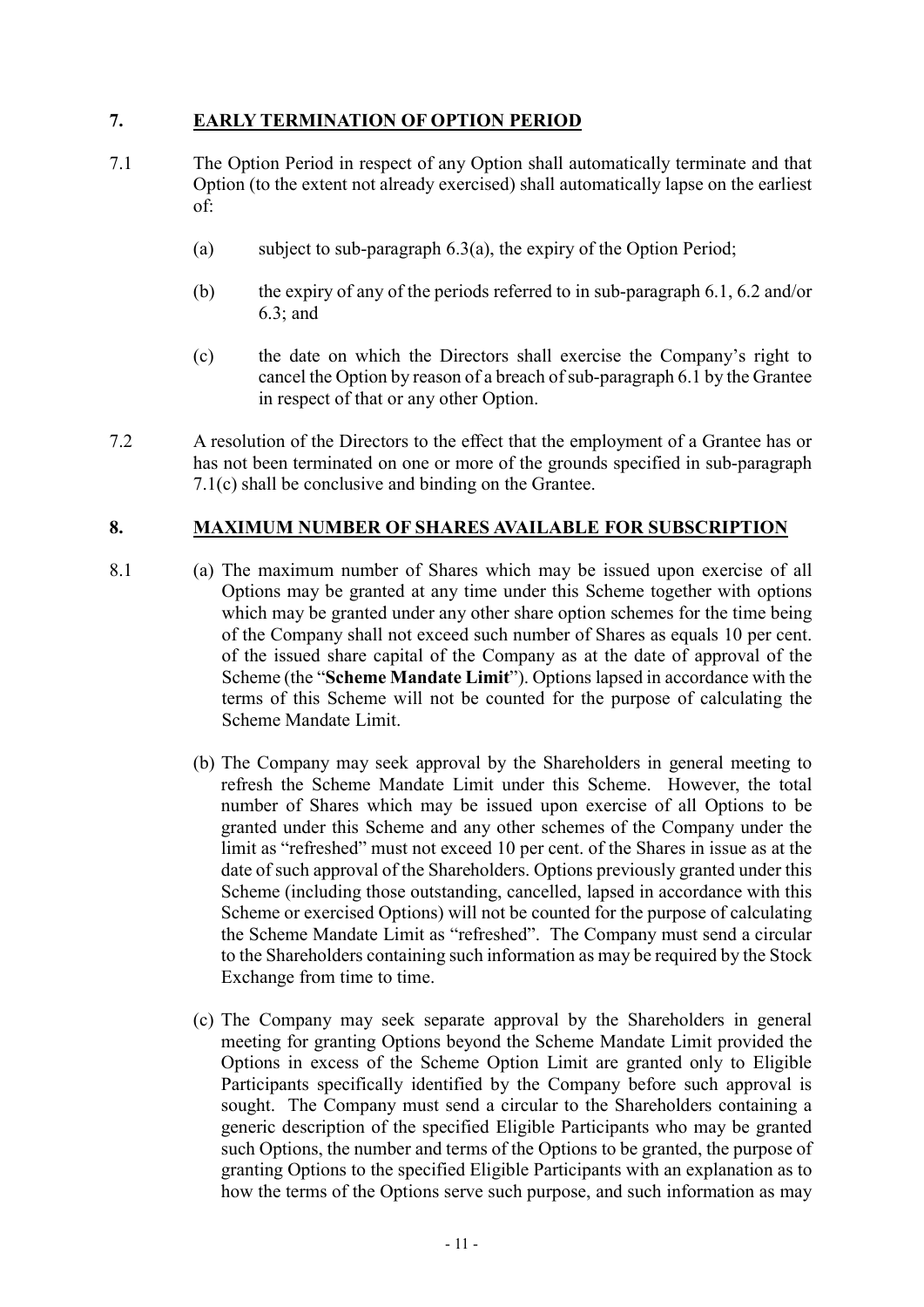be required by the Stock Exchange from time to time.

- 8.2 The limit on the number of Shares which may be issued upon exercise of all outstanding Options granted and yet to be exercised under this Scheme and any other share option schemes of the Company must not exceed 30 per cent. of the relevant class of Shares in issue from time to time. No Options may be granted under this Scheme or any other share option schemes of the Company if this will result in this limit being exceeded.
- 8.3 Unless approved by the Shareholders in the manner set out below, the total number of Shares issued and to be issued upon exercise of the Options granted to each Eligible Participants (including both exercised and outstanding Options) in any 12 month period must not exceed 1 per cent. of the Shares in issue. Where any further grant of Options to an Eligible Participant would result in the Shares issued and to be issued upon exercise of all Options granted and to be granted to such Eligible Participant (including exercised, cancelled and outstanding Options) in the 12 month period up to and including the date of such further grant representing in aggregate over 1 per cent. of the Shares in issue, such further grant must be separately approved by the Shareholders in general meeting with such Eligible Participant and his close associates abstaining from voting. The Company must send a circular to the Shareholders and the circular must disclose the identity of the Eligible Participant, the number and terms of the Options to be granted (and Options previously granted to such Eligible Participant), and such information as may be required by the Stock Exchange from time to time. The number and terms (including the Subscription Price) of Options to be granted to such participant must be fixed before Shareholders' approval and the date of Board meeting for proposing such further grant should be taken as the date of grant for the purpose of calculating the Subscription Price.
- 8.4 Any grant of Options to a Director, a chief executive or substantial shareholder of the Company (as defined under the GEM Listing Rules), or any of their respective associates must be approved by the independent non-executive Directors (excluding any independent non-executive Director who or whose associate is the proposed Grantee of an Option). Where Options are proposed to be granted to a substantial Shareholder (as defined in the GEM Listing Rules) or an independent no nexecutive Director or any of their respective associates and if such grant would result in the total number of Shares issued and to be issued upon exercise of the Options granted and to be granted (including Options exercised, cancelled and outstanding) in any twelve (12) month period up to and including the date of grant to such person representing in aggregate over 0.1% of the total issued Shares and having an aggregate value, based on the closing price of the Shares at the date of each grant, in excess of HK\$5 million, then the proposed grant must be subject to the approval of Shareholders taken on a poll in a general meeting. The Grantee, his/her/its associates and all core connected persons of the Company must abstain from voting in favour of the proposed grant at such general meeting.

The Company must send a circular to the Shareholders. All connected persons (as defined in the GEM Listing Rules) of the Company must abstain from voting at such general meeting, except that any connected person may vote against the relevant resolution at the general meeting provided that his intention to do so has been stated in the circular. Any vote taken at the meeting to approve the grant of such Options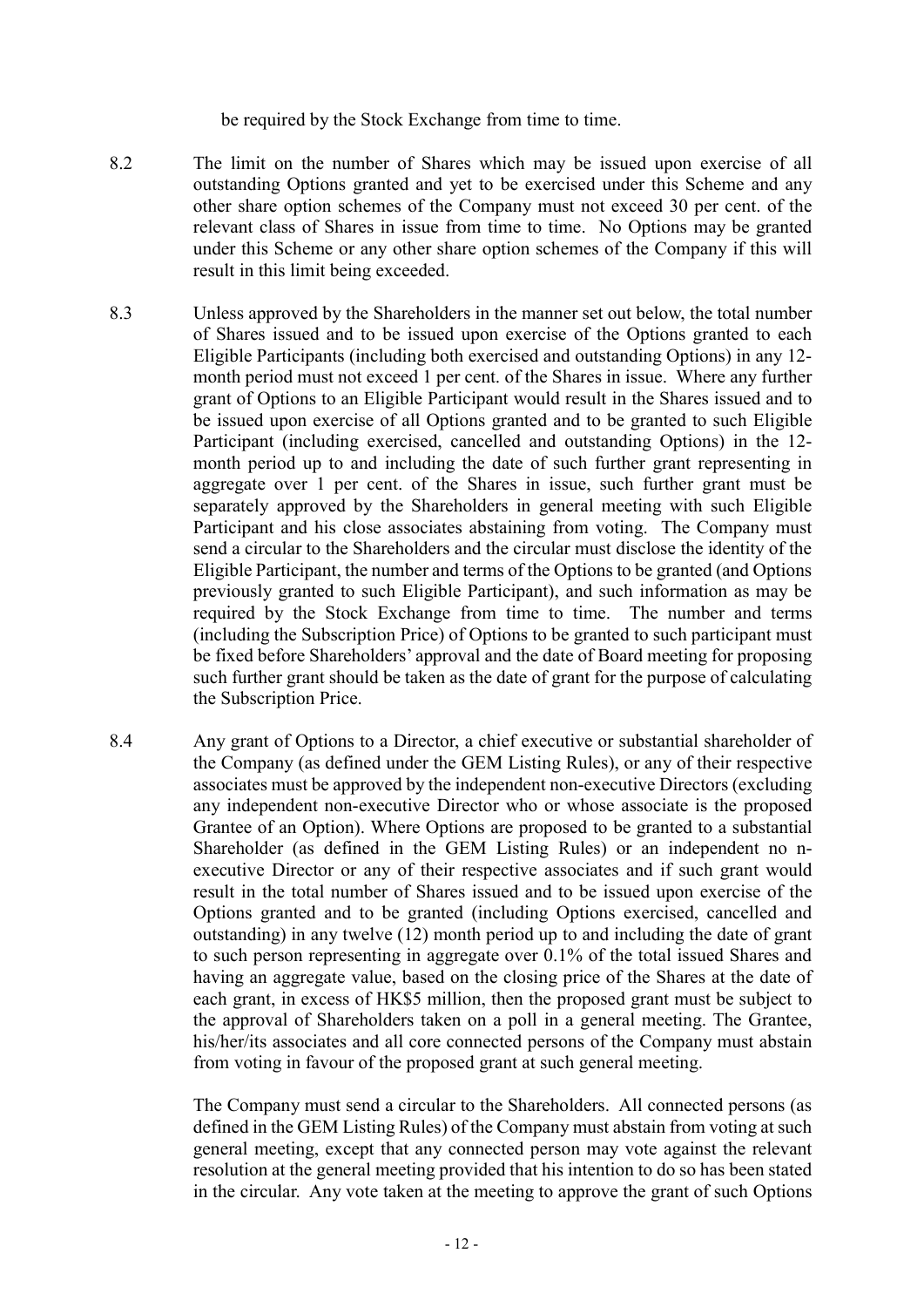must be taken on a poll and comply with the requirements under the GEM Listing Rules. The circular must contain:

- (1) details of the number and terms (including, inter alia, the Subscription Price) of the Options to be granted to each Eligible Participant, which must be fixed before the Shareholders' meeting and the date of the Board meeting for proposing such further grant should be taken as the Offer Date for the purpose of calculating the Subscription Price;
- (2) a recommendation from the independent non-executive Directors (excluding an independent non-executive Directors who is the proposed Grantee) to the independent shareholders as to voting; and
- (3) the information as may required by the Stock Exchange from time to time.
- 8.5 Shareholders' approval as required under sub-paragraph 8.4 is also required for any change in the terms of Options granted to an Eligible Participant who is a managing Shareholder or a substantial Shareholder (as defined in the GEM Listing Rules) of the Company, the Grantee or any of his close associates.

## 9. REORGANISATION OF CAPITAL STRUCTURE

- 9.1 In the event of any alteration in the capital structure of the Company whilst any Option remains exercisable or this Scheme remains in effect, and such event arises from a capitalisation of profits or reserves, rights issue or other offer of securities to holders of Shares (including any securities convertible into share capital or warrants or options to subscribe for any share capital of the Company, but excluding Options under this Scheme and options under any other similar employee share option schemes of the Company), consolidation, sub-division or reduction of the share capital of the Company or otherwise howsoever, then, in any such case (other than in the case of capitalisation of profits or reserves) the Company shall instruct the Auditors or independent financial adviser to certify in writing:
	- (a) the adjustment, if any, that ought in their opinion fairly and reasonably to be made either generally or as regards any particular Grantee, to:
		- (i) the number or nominal amount of Shares to which this Scheme or any Option(s) relates (insofar as it is/they are unexercised); and/or
		- (ii) the Subscription Price; and/or
		- (iii) the maximum number of Shares referred to in paragraph 8; and/or
		- (iv) the method of the exercise of the Option(s);

and an adjustment as so certified by the Auditors or the independent financial adviser shall be made, provided that:

(1) any such adjustment shall be made on the basis that the aggregate Subscription Price payable by a Grantee on the full exercise of any Option shall remain as nearly as possible the same (but shall not be greater than) as it was before such event;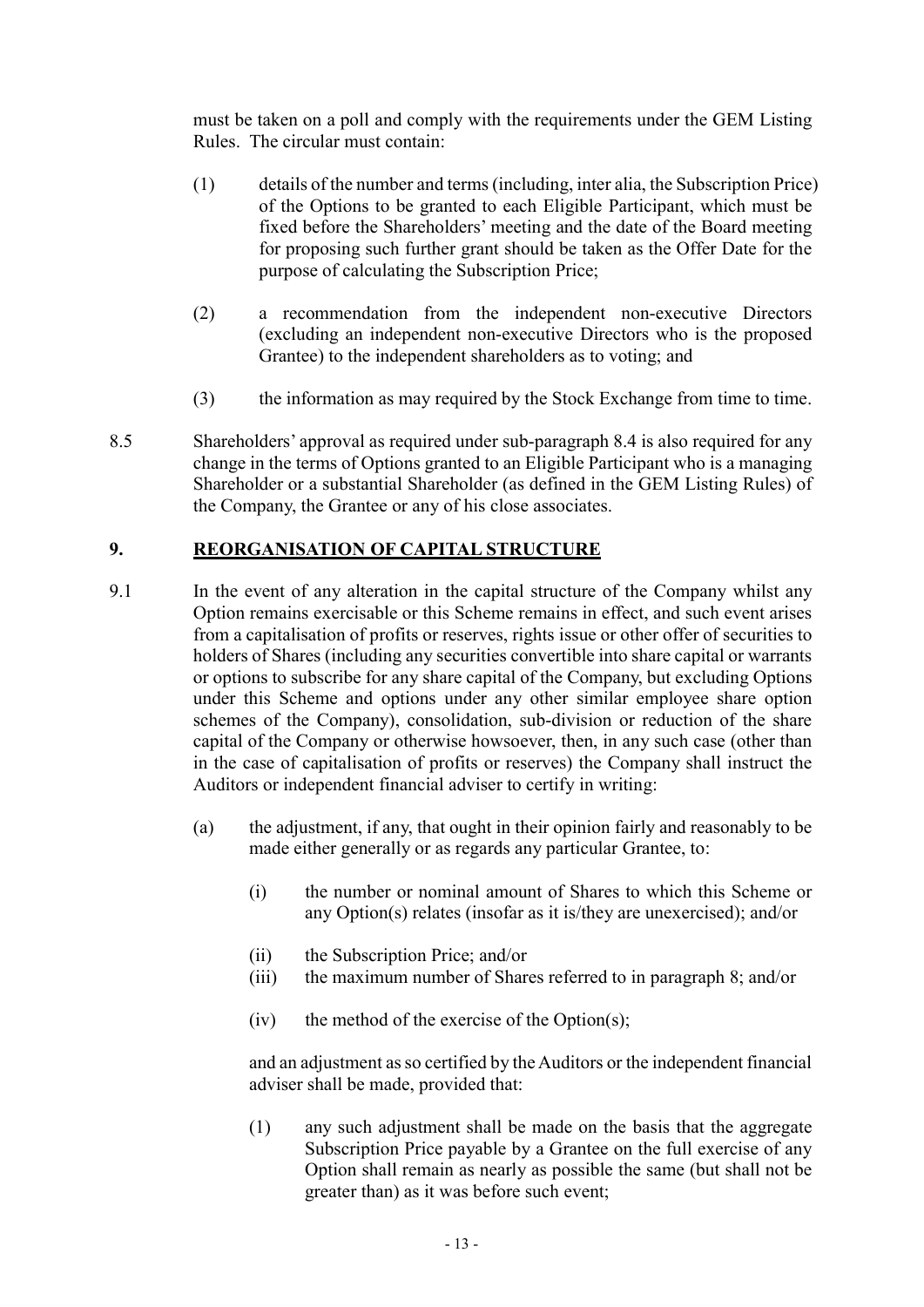- (2) no such adjustment shall be made the effect of which would be to enable a Share to be issued at less than its nominal value;
- (3) no such adjustment shall be made to the effect of which would be to increase the proportion of the issued share capital of the Company for which any Grantee would have been entitled to subscribe had he exercised all the Options held by him immediately prior to such adjustment:
- (4) the issue of securities of the Company as consideration in a transaction shall not be regarded as a circumstance requiring any such adjustment; and
- (b) in respect of any such adjustment, other than any made on a capitalisation issue, the Auditors or the independent financial adviser must confirm to the Directors in writing that the adjustment so made satisfy the requirement set out in the above.
- 9.2 If there has been any alteration in the capital structure of the Company as referred to in sub-paragraph 9.1, the Company shall, upon receipt of a notice from a Grantee in accordance with sub-paragraph 6.2, inform the Grantee of such alteration and shall either inform the Grantee of the adjustment to be made in accordance with the certificate of the Auditors or the independent financial adviser obtained by the Company for such purpose or, if no such certificate has yet been obtained, inform the Grantee of such fact and instruct the Auditors or an independent financial adviser as soon as practicable thereafter to issue a certificate in that regard in accordance with sub-paragraph 9.1.
- 9.3 In giving any certificate under this paragraph 9 the Auditors and independent financial adviser shall be deemed to be acting as experts and not as arbitrators and their certificate shall, in the absence of manifest error, be final, conclusive and binding on the Company and all persons who may be affected thereby.

## 10. CANCELLATION OF OPTIONS

Subject to sub-paragraph 6.1, any cancellation of Option granted but not exercised may not be cancelled except with the written consent of the relevant Grantee and the prior approval of the Directors. Where the Company cancels Options and issues new ones to the same holder of the Option, the issue of such new Options may only be made under a scheme with available unissued options (excluding the cancelled Options) within the Scheme Mandate Limit.

## 11. SHARE CAPITAL

 The exercise of any Option shall be subject to the Shareholders in general meeting approving any necessary increase in the share capital of the Company. Subject thereto, the Directors shall make available sufficient of the then authorised but unissued share capital of the Company to allot the Shares on the exercise of any Option.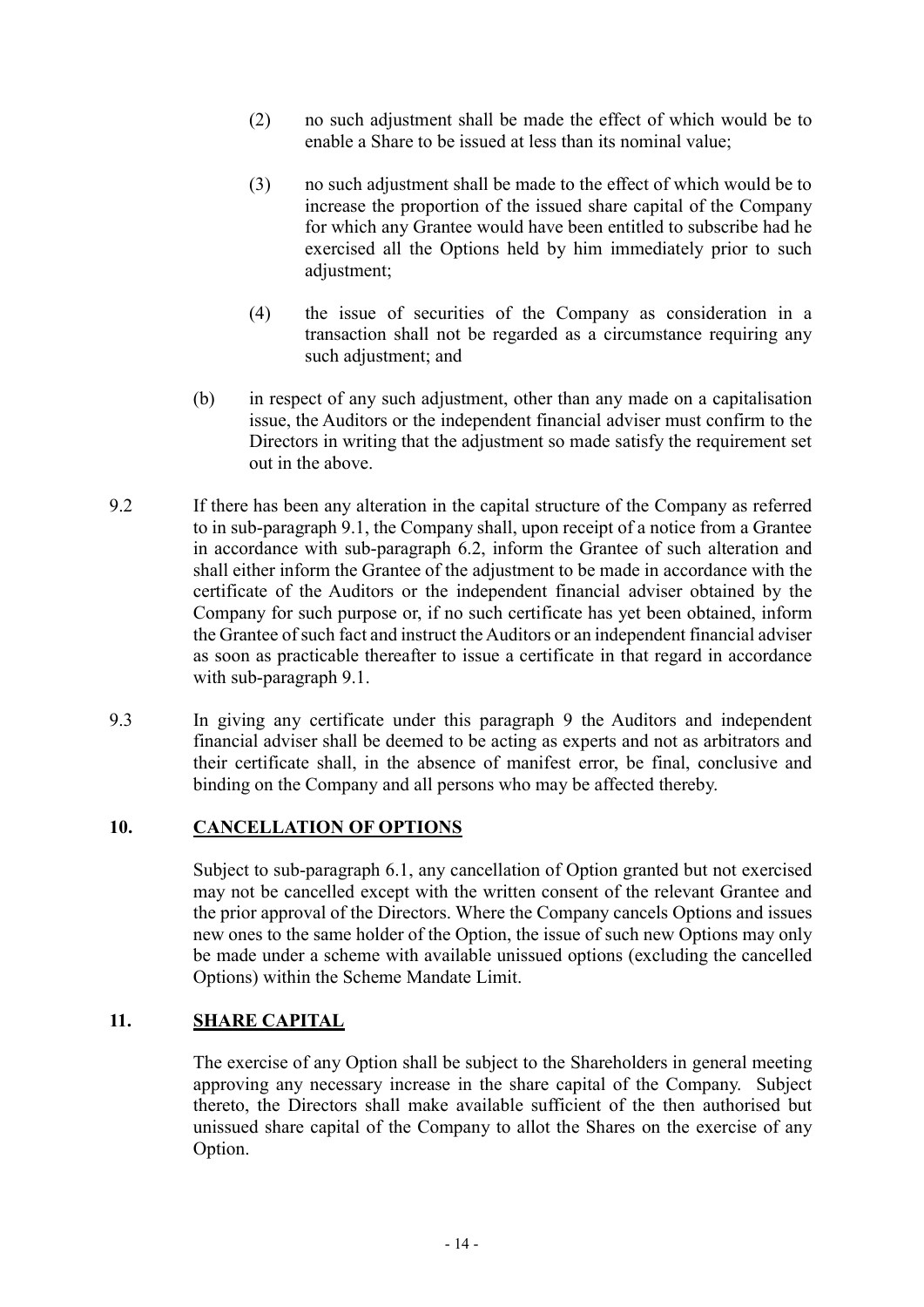## 12. DISPUTES

 Any dispute arising in connection with this Scheme (whether as to the number of Shares of an Option, the Subscription Price or any adjustment under sub-paragraph 9.1) shall be referred to the decision of the Auditors or independent financial adviser who shall act as experts and not as arbitrators and whose decision shall, in the absence of manifest error, be final, conclusive and binding on all persons who may be affected thereby.

## 13. ALTERATION OF THIS SCHEME

- 13.1 Subject to the GEM Listing Rules, this Scheme may be altered from time to time in any respect by a resolution of the Directors except that the following alterations shall require the prior sanction of an ordinary resolution of the Shareholders in general meeting (with all Grantees, prospective Grantees and their associates abstaining from voting and the votes taken by poll):
	- (a) alterations of the provisions relating to the matters set out in Rule 23.03 of the GEM Listing Rules cannot be altered to the advantage of Eligible Participants without the prior approval of the Shareholders in general meeting;
	- (b) any alterations to the terms and conditions of the provisions of this Scheme which are of a material nature or any change to the terms of Options granted, except where the alterations take effect automatically under the existing terms of this Scheme; and
	- (c) any change to the authority of the Directors or administrator(s) of this Scheme in relation to any alteration to the terms of this Scheme.
- 13.2 No alteration shall operate to affect adversely the terms of issue of any Option granted or agreed to be granted prior to such alteration except with the consent or sanction of such majority of the Grantees as would be required of the Shareholders under the Articles of Association for the time being for a variation of the rights attached to the Shares.
- 13.3 The amended terms of this Scheme or the Options must still comply with the relevant requirements of the GEM Listing Rules.

## 14. TERMINATION

14.1 The Company by an ordinary resolution in general meeting may at any time terminate the operation of this Scheme and in such event no further Options will be offered but in all other respects the provisions of this Scheme shall remain in force to the extent necessary to give effect to the exercise of any Options granted prior thereto or otherwise as may be required in accordance with the provisions of this Scheme and Options granted prior to such termination shall continue to be valid and exercisable in accordance with this scheme.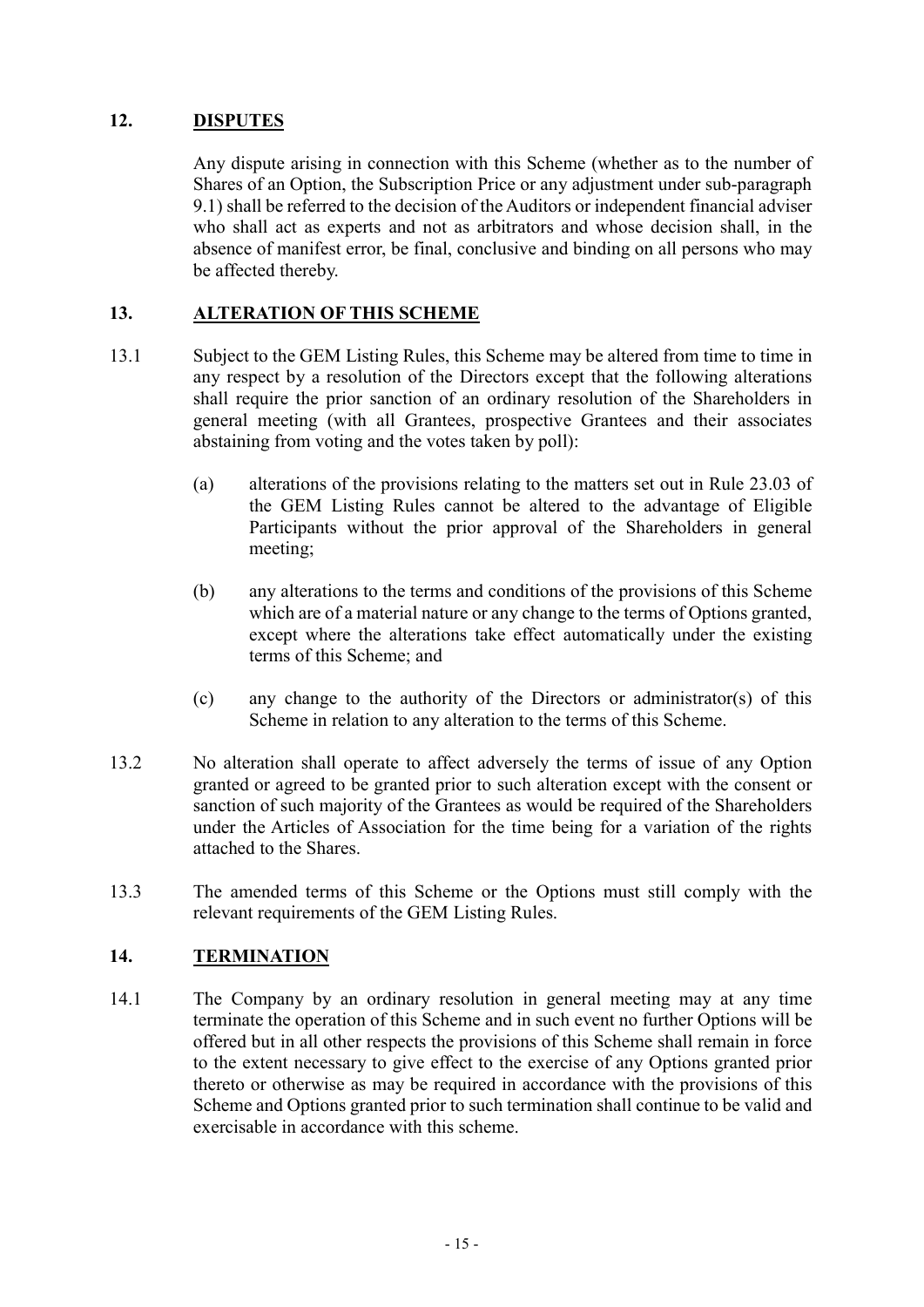14.2 Details of the Options granted, including Options exercised or outstanding, under the scheme and (if applicable) Options that become void or non-exercisable as a result of the termination must be disclosed in the circular to the Shareholders seeking approval of the first new scheme to be established after such termination.

## 15. MISCELLANEOUS

- 15.1 This Scheme shall not form part of any contract of employment between the Company or any Subsidiary and any Eligible Participant who is the employee of the Group and the rights and obligations of any such Eligible Participant under the terms of his office or employment shall not be affected by his participation in this Scheme or any right which he may have to participate in it and this Scheme shall afford such an Eligible Participant no additional rights to compensation or damages in consequence of the termination of such office or employment for any reason.
- 15.2 This Scheme shall not confer on any person any legal or equitable rights (other than those constituting the Options themselves) against the Company directly or indirectly or give rise to any cause of action at law or in equity against the Company.
- 15.3 The Company shall bear the costs of establishing and administering this Scheme, including any costs of the Auditors and the independent financial advisers in relation to the preparation of any certificate by them or providing any other service in relation to this Scheme.
- 15.4 A Grantee shall be entitled to receive copies of all notices and other documents sent by the Company to Shareholders at the same time or within a reasonable time of any such notices or documents being sent to Shareholders.
- 15.5 Any notice or other communication between the Company and a Grantee may be given by sending the same by prepaid post or by personal delivery to, in the case of the Company, its principal place of business in Hong Kong and, in the case of the Grantee, his address in Hong Kong as notified to the Company from time to time or, if none or incorrect or out of date, his last place of employment with the Company or the Company's principal place of business in Hong Kong from time to time.
- 15.6 Any notice or other communication if sent by the Grantee shall be irrevocable and shall not be effective until actually received by the Company.
- 15.7 Any notice or other communication if sent to the Grantee shall be deemed to be given or made:
	- (a) one (1) day after the date of posting, if sent by mail; and
	- (b) when delivered, if delivered by hand.
- 15.8 A Grantee shall, before accepting an Offer or exercising his Option, obtain all necessary consents and approvals that may be required to enable him to accept the Offer or to exercise the Option and the Company to allot and issue to him in accordance with the provisions of this Scheme the Shares falling to be allotted and issued upon the exercise of his Option. By accepting an Offer or exercising his Option, the Grantee thereof is deemed to have represented to the Company that he